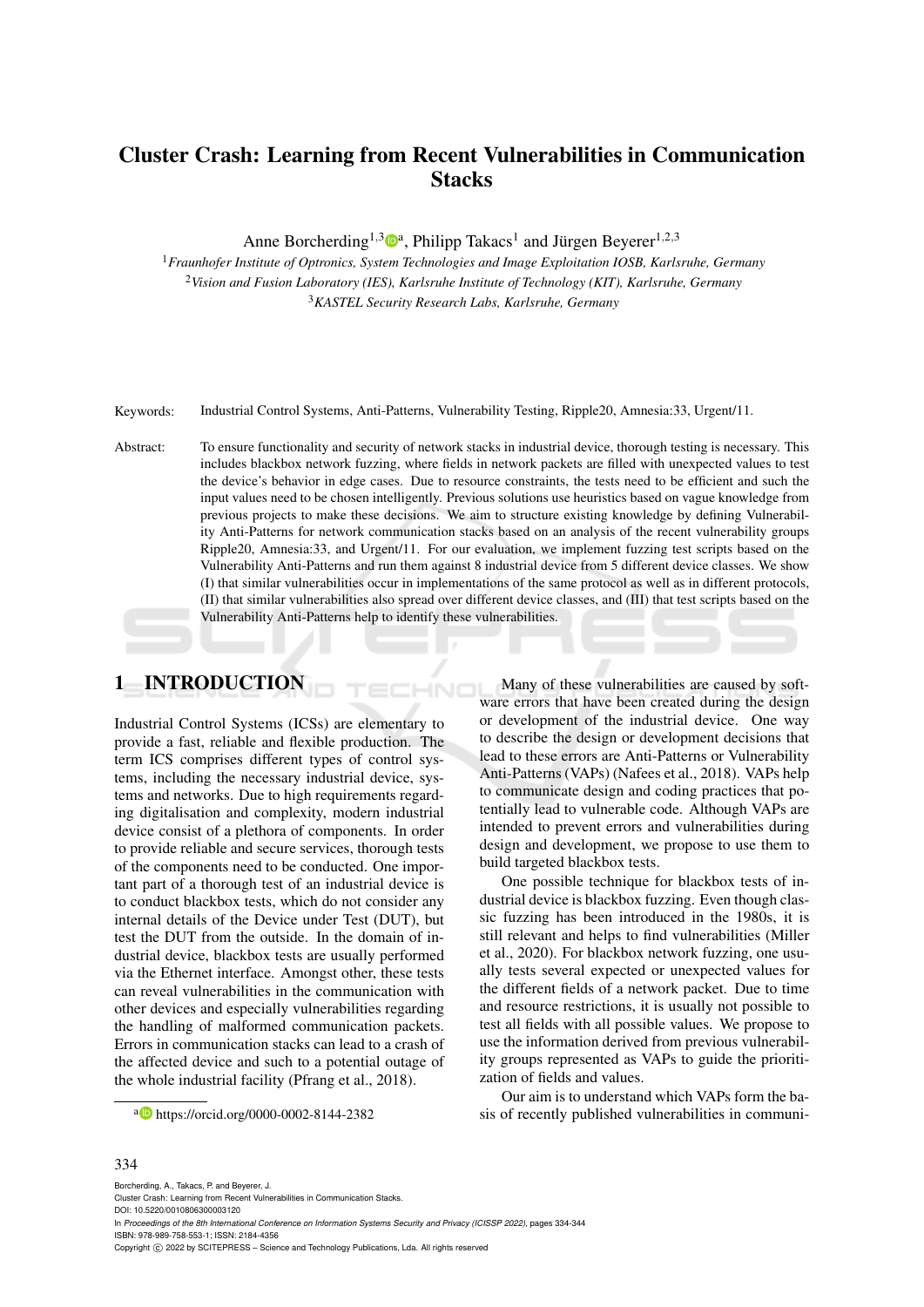cation stacks of industrial device, and how this information can be used to test industrial device more efficiently. In order to achieve this, we analyze three vulnerability groups that have been published recently: *Ripple20* (Kohl and Oberman, 2020; Kohl et al., 2020), *Amnesia:33* (dos Santos et al., 2021), and *Urgent/11* (Seri et al., 2019). All of these vulnerabilities concern communication stacks for standard Internet protocols such as TCP, DNS, and IPv4, which are also used in industrial device. Based on our analysis, we develop VAPs for the communication stacks. Subsequently, we use these VAPs to develop blackbox fuzzing test scripts that aim to test a given blackbox industrial device for the implementation errors resulting from these VAPs.

For the evaluation of our test scripts, we use 8 industrial device from 5 device classes. We run the test scripts against the devices and observe their behavior. As a result, we observed three crashes and 9 anomalies in the behavior of the industrial device. Our evaluation shows that similar vulnerabilities occur in implementations of the same protocol as well as in different protocols. In addition, we show that similar vulnerabilities also spread over different device classes and that the test scripts we developed based on the VAPs help to identify these vulnerabilities.

In summary, our main contributions are:

- We analyse the vulnerabilities of Ripple20, Amnesia:33, and Urgent/11, and identify VAPs for the development of communication stacks.
- We implement fuzzing test scripts to search for implementations of the VAPs in a blackbox setting, and evaluate the test scripts using 8 industrial devices.

The rest of this paper is structured as follows. Section 2 presents related work in the domains of blackbox fuzzing for industrial device, vulnerability scanning, and Anti-Patterns. Our analysis of the recent vulnerability groups Ripple20, Urgent/11, and Amnesia:33 is described in Section 3. The test scripts we implemented based on these VAPs are described in Section 4. In Section 5, we evaluate the VAPs and test scripts. This section also describes our methodology, presents the results and discusses them. Section 6 concludes our work.

## 2 RELATED WORK

Our work is located in the domain of blackbox fuzzing for industrial device and also touches the domains of vulnerability scanning, and Anti-Patterns.

Blackbox Fuzzing for Industrial Devices. The framework for blackbox network fuzzing for industrial device *ISuTest* is presented by Pfrang et al. (Pfrang et al., 2017). The included fuzzer generates new test cases based on heuristics which are used to determine which values should be used for a packet field with a certain data type. As a basis for these heuristics, the authors use knowledge from previous projects. Our work chooses a more general approach by identifying VAPs and then deriving promising field types and values based on these VAPs.

Vulnerability Scanning. In contrast to fuzzing, vulnerability scanning generally is less intrusive. The aim of vulnerability scanning is to check whether the DUT contains vulnerable software by identifying the software running on the DUT. For the vulnerability groups considered in this work, vulnerability scanners have been developed. These scanners aim to detect whether the considered DUT includes one of the vulnerable communication stacks. For Ripple20, a scanner was developed by JSOF which can be received upon request. Forescout published their scanner for Amnesia:33 on GitHub<sup>1</sup>. Likewise, ArmisSecurity published a scanner for Urgent/ $11<sup>2</sup>$ . In general, all three scanners use active fingerprinting to determine whether the DUT includes one of the vulnerable stacks. Due to the high impact that one single small corrupted component can have on a wide range of domains, it is especially challenging to find all vulnerable communication stacks. In addition, fingerprinting for ICSs has some special challenges (Caselli et al., 2013). In contrast, our work aims to actively test for the implementations of VAPs. With this, it has potentially a higher impact on the availability of the DUT since it might crash during the testing. However, with the active tests, one can be sure that a DUT is indeed vulnerable if the tests report a crash.

Anti-Patterns. Anti-Patterns are usually used to describe common errors during the design or development of software (Tuma et al., 2019; Hecht et al., 2015), for management (Julisch, 2013), and for vulnerabilities in design or development (Nafees et al., 2018). Examples for such Anti-Patterns are the use of deprecated software or missing authentication. In addition, performance Anti-Patterns have been presented for communication (Wert et al., 2014; Trubiani et al., 2018), for cyber physical systems (Smith, 2020), and for simulated models (Arrieta et al., 2018).

<sup>1</sup>https://github.com/Forescout/project-memoriadetector

<sup>2</sup>https://github.com/armissecurity/urgent11-detector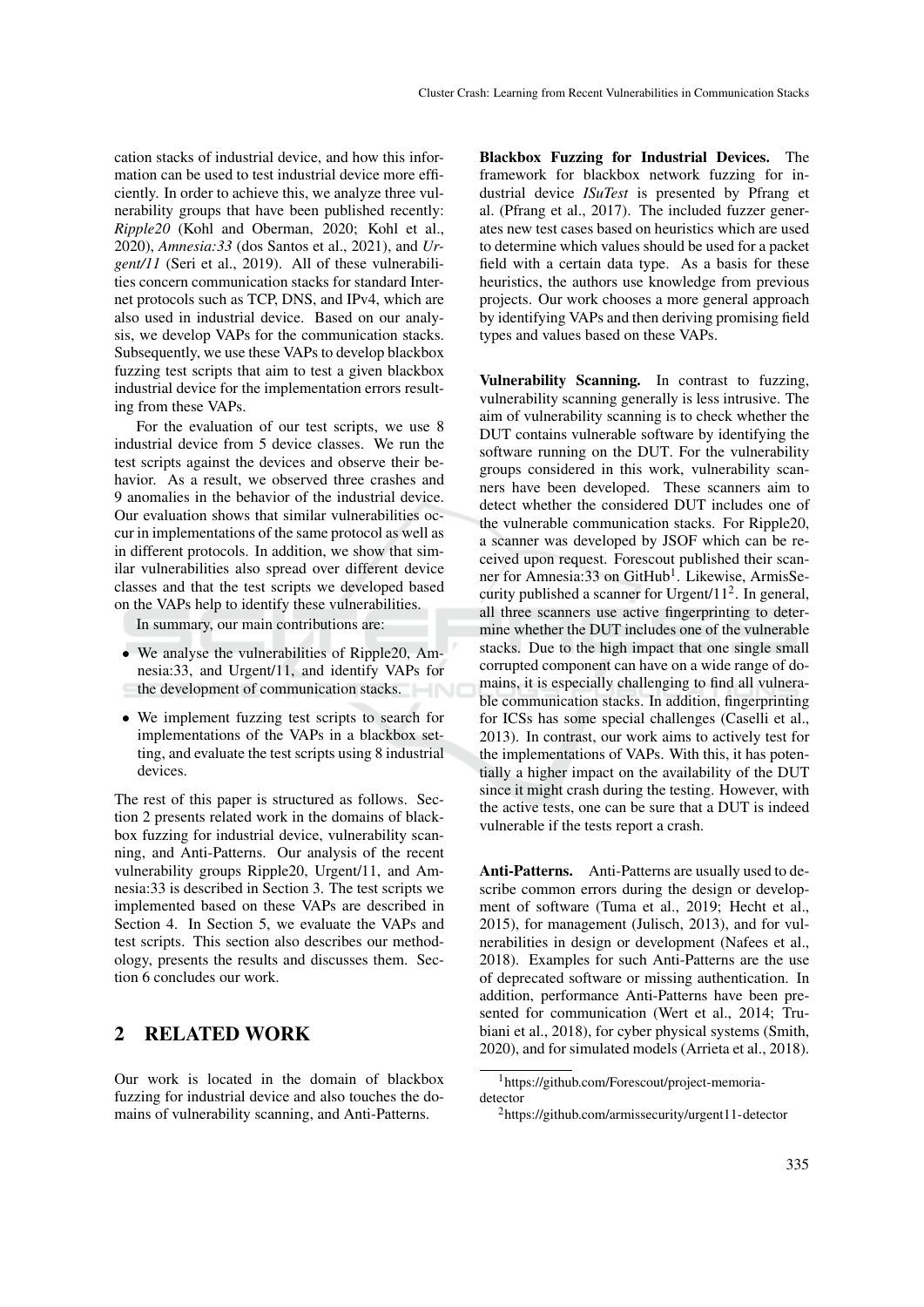| Stack               | Language          | <b>Availability</b> |
|---------------------|-------------------|---------------------|
| Ripple20            |                   |                     |
| <b>Treck TCP/IP</b> | C                 | closed source       |
| Amnesia: 33         |                   |                     |
| 1wIP                | C                 | open source         |
| uЮ                  | C                 | open source         |
| Nut/Net             | C                 | open source         |
| <b>FNET</b>         | C                 | open source         |
| picoTCP             | C                 | open source         |
| CycloneTCP          | C                 | open source         |
| uC/TCP-IP           | $\mathsf{\Gamma}$ | open source         |
| Urgent/11           |                   |                     |
| Interpeak IPNet     | ⊂                 | closed source       |
|                     |                   |                     |

Table 1: Stacks affected by the vulnerabilities published by Ripple20, Amnesia:33, and Urgent/11.

None of the Anti-Patterns in literature concern the security or vulnerabilities of network protocols, industrial device, or cyber physical systems. Nevertheless, the various applications of Anti-Patterns show that they are an accepted method to approach the prevention of errors. In our work, we aim to find implementations of errors that have not been prevented during design or development.

We base the representation and description of our Anti-Patterns on the VAPs Template presented by Nafees et al. (Nafees et al., 2018).

## 3 ANTI-PATTERN ANALYSIS

The aim of our analysis is to understand which similarities occur in the recently published vulnerability groups and to develop corresponding VAPs. The authors of Amnesia:33 state that their analysis shows that "implementing the same protocols under similar constraints tends to produce similar bugs in similar places" (dos Santos et al., 2021, page 22). With our analysis, we want to additionally analyze whether similar issues and VAPs also occur in implementations of different protocols.

In order to do so, we analyze the vulnerabilities published under the names of Ripple20, Urgent/11, and Amnesia:33. The nine stacks in which the vulnerabilities have been found are presented in Table 1. Amnesia:33 analyzed seven open source stacks whereas Ripple20 and Urgent/11 analyzed one closed source stack respectively. All in all, the three vulnerability groups consist of 63 vulnerabilities. One of the vulnerabilities (CVE-2020-11904) is not concerned



Figure 1: Number and type of vulnerabilities present in Ripple20, Urgent/11, and Amnesia:33, sorted by protocol.

with a specific protocol but is a protocol-independent issue of the Treck stack. This is why we exclude the vulnerability from our analysis. Another vulnerability (CVE-2020-13987) is concerned with TCP as well as with UDP which we consider as two different vulnerabilities for our analysis.

First, we classify the vulnerabilities based on the packet field the vulnerability occurs in. Second, we cluster the fields and vulnerabilities of the different protocols in order to find similarities. Third, we choose the most common fields and vulnerabilities to develop corresponding VAPs and test scripts.

Our analysis shows that more than half of the vulnerabilities are caused by a length / offset field, or the domain name. For both fields, the checks and the parsing is complex and error prone (see Sections 3.1 and 3.2 for more details). Figure 1 shows how the vulnerabilities are spread over the different protocols. The vulnerabilities that have been reported in the vulnerability groups are represented by one bar for each protocol. Within one bar, the vulnerabilities are again classified by the field the vulnerability occurs in. The two most common fields (length / offset fields and domain name) are highlighted respectively. We categorize length and offset fields together, since the underlying handling and resulting errors are similar. Out of the 63 vulnerabilities, 29 (46.03%) are concerned with a length / offset field and 9 (14.29%) are concerned with the domain name. The next most occurring field, id, only occurred 2 times (3.17%).

Figure 1 shows that the vulnerabilities concerning a length / offset field spread over almost all protocols. This already points towards a spreading of simi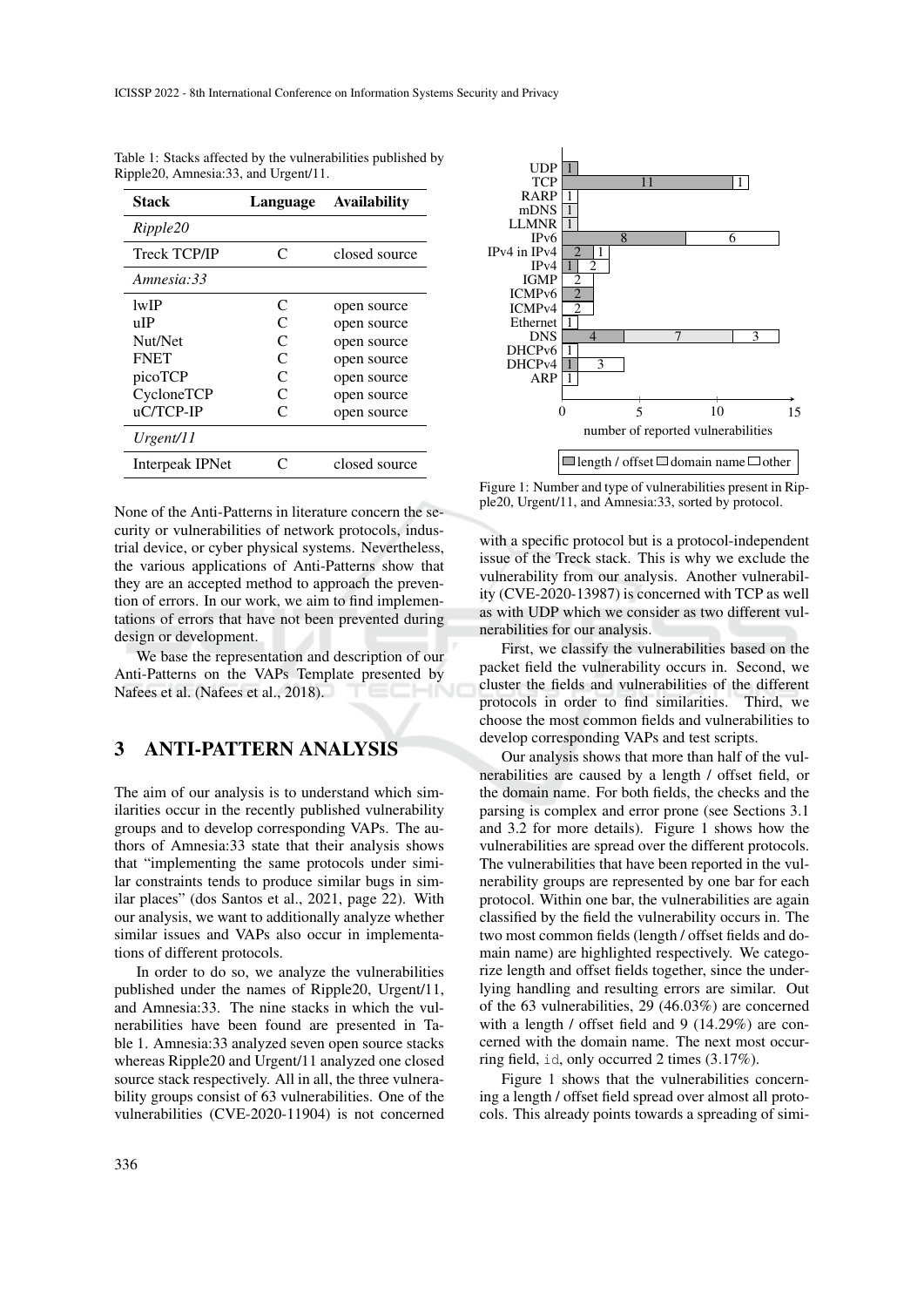lar issues over different protocols. In contrast, vulnerabilities concerning the domain name only occurred in DNS and LLMNR even though domain names are also used in DHCP, DHCPv6 and ICMPv6.

Since the length / offset and domain name are responsible for more than 50% of the reported vulnerabilities, we will use these field types for the formulation of VAPs. We will then use these Anti-Patterns to design and develop test scripts in order to find implementations of these VAPs.

### 3.1 Lengths and Offsets

Our analysis shows that 46.03% of the reported vulnerabilities are concerned with invalid or unexpected values in length / offset fields. From our point of view, there are two main reasons for the high number of these vulnerabilities. The first reason is that all the investigated TCP/IP stacks are implemented in C. In C, many robustness issues are caused by missing boundary checks (Fetzer and Xiao, 2002) which often are triggered by unexpected or misfit lengths and offsets. The second reason is that there are many lengths and offsets in the investigated protocols. For example, TCP includes six length or offset fields. Each of these six fields poses a parser the challenge to verify and parse them correctly.

In addition, protocol standards usually focus on the parsing of packets that are compliant to the standard and not all requirements for the lengths and offsets are defined explicitly in the standard (dos Santos et al., 2021). Necessary checks for validity are even harder because some lengths interact with each other and depend on the current data. This is why parsing the lengths and offsets is error prone, especially regarding possible edge cases.

As an example, we want to have a closer look to the option length field of TCP. A necessary insight is that a valid option length value cannot be higher than the length of the remaining data of the header. The option that is described by the option length is itself contained in the header and such a value longer than the remainder of the header would surely be invalid. In order to check whether the option length of a given packet is compliant with this requirement, several calculations need to be conducted. For the necessary comparison, one needs to calculate how much data is left in the header. This includes the steps to (I) multiply the data offset by four to receive the full length of the data in Bytes, and to (II) subtract the length of the already parsed data. Then, the validity check of the option length can be conducted by comparing the calculated possible length and the given option length. Additional necessary checks are for example that (I) the already parsed data is at least 20 bytes long, since this is the length of a header without options, and (II) that the data offset multiplied by four is not greater than the available data from the IP layer. This small example makes apparent that different checks are necessary that partly depend on different fields of the current packet.

#### 3.2 Domain Names

root domain.

Of the vulnerabilities reported by Ripple20, Amnesia:33, and Urgent/11, 14.29% are concerned with domain names. Technically, the issues with domain names are also concerned with length, offsets and termination. Nevertheless, we handle these issues separately. The first reason for this is that DNS is a widely used protocol and in many cases, DUTs will just parse any crafted DNS packet. Second, domain names combine many ways to use length and offsets such that it poses even more challenges to a parser.

The specification of DNS can be found in RFC 1034 and RFC 1035 (Mockapetris, 1987a; Mockapetris, 1987b). Domain names are usually represented as a list of labels separated by dots (e.g. my.domain.xy). To encode them, the length of each label is prepended to the labels respectively. The example domain would be encoded as follows: *chars* 2 m y 6 d o m a i n 2 x y 0 *bytes* 02 6D 79 06 64 6F 6D 61 69 6E 02 78 79 00 A valid domain name encoding is always terminated with a length byte of zero, which is the length of the

In order to reduce redundancy, DNS supports a feature called *compression*. This feature acts like a pointer and allows to reference a prior list of labels. With this, it is not necessary to encode the same list of labels twice.

A full DNS packet contains different sections, where each has its own lengths, offsets and other specialities, making parsing a DNS packet error prone. These sections include the header, the question section, and three resource records sections. The question section defines the question that is being asked by the specific request. Each resource record section includes a variable number of resource records. A resource record specifies the domain name, the type, the class, and the time to live for a resource. This complexity is reflected by the vulnerabilities found, which concern out-of-bounds read and write, remote code execution and denial of service amongst others.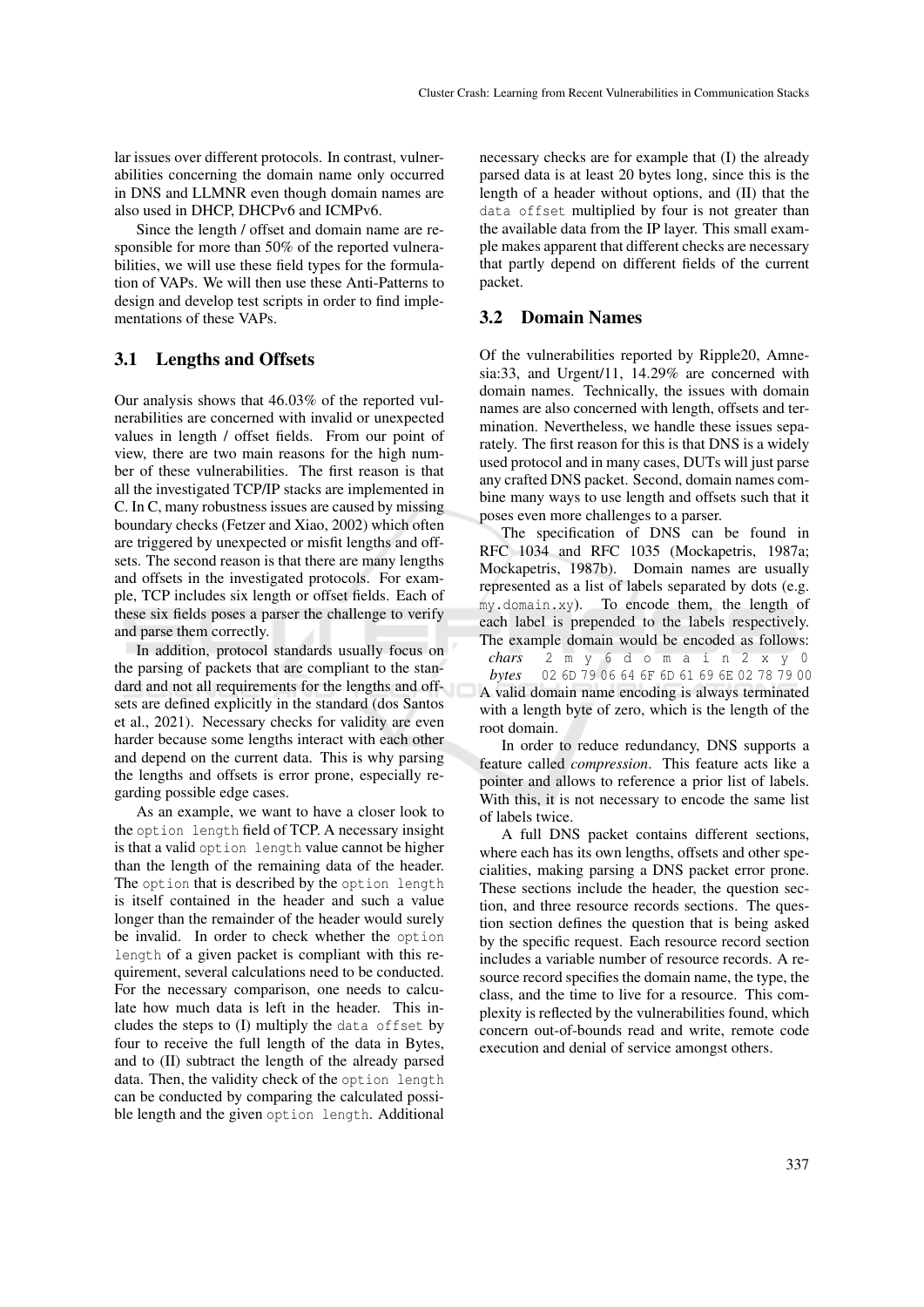### 3.3 Analysis Conclusions

Our analysis indicates that the vulnerabilities reported by Ripple20, Amnesia:33, and Urgent/11, show similarities over different implementations but also over different protocols. For example, CVE-2020-11912 allows an out-of-bounds read caused by improper input validation based on a missing sanity check regarding the TCP option length and the actual length of the TCP options. This vulnerability was reported as part of Ripple20. Similarly, CVE-2020-17441 also leads to an out-of-bounds read caused by improper input validation and is based on a missing sanity check regarding the IPv6 payload length and the actual length of the payload. It was reported as part of Amnesia:33. Both vulnerabilities are caused by a missing sanity check regarding the given length and the actual length of the data. They occur in different protocols and at different places.

The six VAPs resulting from our analysis are published on  $G$ itHub<sup>3</sup>. We use these VAPs and the detailed results of our analysis to construct test scripts which test for the VAPs and vulnerability types.

### 4 TEST SCRIPTS

Based on our analysis, we implement 15 fuzzing test scripts. As has been stated, we implement our test scripts from a blackbox point of view. That means on the one hand that we do not have any insight into the source code during the development and on the other hand that the test scripts interact with the DUT only via the Ethernet interface. In general, the aim of the test scripts is to provoke anomalies or crashes in the tested devices.

In order to make our test scripts usable for continuous testing, we designed the test scripts in a way that they can easily be integrated into the security testing framework ISuTest (Pfrang et al., 2017). To show the integratability, we developed proof-of-concept implementations of our test scripts for ISuTest. In the standalone implementations of the test scripts, a security analyst needs to analyze the behavior of the industrial device during the tests. With the integration of the test scripts into the security testing framework ISuTest, an automated monitoring of the industrial device would be possible.

Since the scripts can provoke crashes of industrial device via routable protocols, but we still want to support scientific reproducibility, the standalone imple-

mentations of the test scripts are provided upon request.

For the implementation of the test scripts, we consider DHCPv4, DNS, IPv4, TCP, and UDP. We chose these protocols based on the protocols that showed the most vulnerabilities during our analysis, and based on practical considerations. As a fist selection criterion, we select the protocols that show most vulnerabilities. This includes DNS and IPv6 (14 vulnerabilities each), TCP (12 vulnerabilities), DHCPv4 (4 vulnerabilities), IPv4 and IPv4 in IPv4 (3 vulnerabilities each), and ICMPv4, ICMPv6 and IGMP (2 vulnerabilities each). Since the UDP protocol has shown a vulnerability based on a length field and is widespread, we additionally consider it. From this set of protocols, we select the protocols that are present in current industrial device, since our research is located in this domain. This leads to a selection of DHCPv4, DNS, IPv4, TCP, ICMP, and UDP. Each of these protocols except ICMP includes testable length / offset fields and domain names. This is why our final set of protocols to be considered for our test scripts contains DHCPv4, DNS, IPv4, TCP, and UDP.

Table 2 shows the packet fields we consider for our test scripts based on our analysis of the affected fields in Ripple20, Urgent/11, and Amnesia:33. For DHCP, we include two additional test scripts which also concern lengths of packet fields. First, we implement a test script to test for string termination issues in the DHCP options payload. In C, a string is usually terminated by a byte with a value of zero. For our test, we include a string that includes the zero byte in its middle (e.g. example\0string). With this, we can check if the DUT handles this unexpected string termination well. Second, we implement a test script to test how the DUT reacts to a DHCP options payload with a length of zero. Again, we want to test if the DUT can handle this unexpected payload length. Another speciality is the use of DHCP with the domain search option (option 119) (Aboba and Cheshire, 2002). With this option set, one can configure the domain search list. Caused by this direct connection to DNS, it includes similar fields, and we can implement similar test scripts.

The test scripts can be categorized in three groups: *stateless*, *request response* and *stateful*. In the following subsections, we present details on our implementation, for which we use  $Scapy<sup>4</sup>$  as a basis. Since Scapy is designed to be a high level API for packet generation, some packet fields are not intended to be set programmatically. This is why we need to use workarounds at some places, which are also described in the following.

<sup>3</sup>https://github.com/anneborcherding/ vulnerability-anti-patterns

<sup>4</sup>https://scapy.net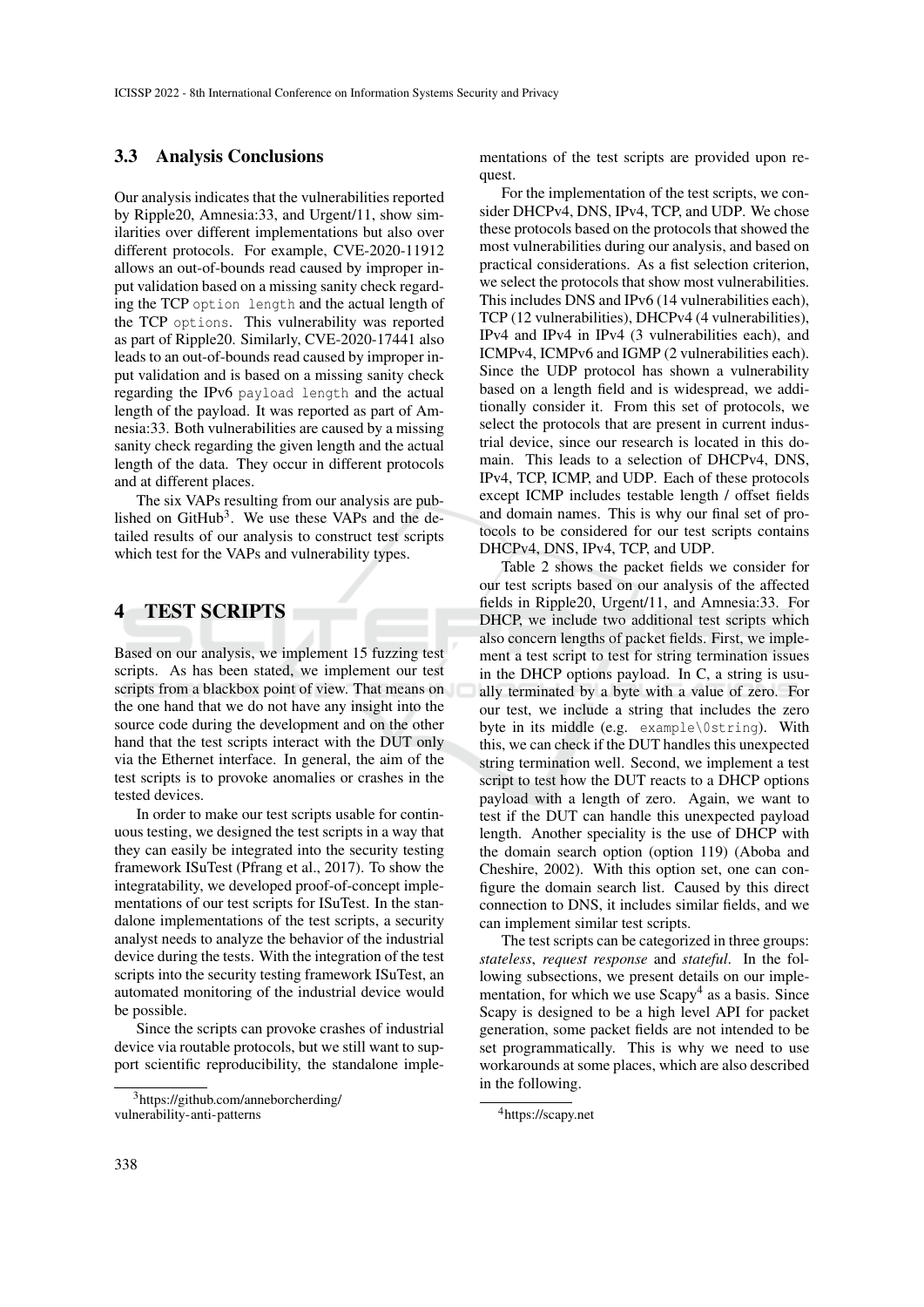| Protocol    | Type       | Field                        |
|-------------|------------|------------------------------|
| IPv4        | $1/\Omega$ | length                       |
|             | 1/6        | internal header length (ihl) |
|             | 1/6        | option length                |
| <b>TCP</b>  | $1/\Omega$ | data offset                  |
|             | 1/2        | option length                |
|             | 1/6        | urgent pointer               |
| UDP         | 1/o        | length                       |
| <b>DHCP</b> | $1/\Omega$ | option length                |
|             | dn         | search option                |
|             | $1/\Omega$ | option payload termination   |
|             | 1/o        | zero length option payload   |
| <b>DNS</b>  | dn         | compression pointer          |
|             | dn         | label length                 |
|             | $1/\Omega$ | qdcount                      |
|             | l/o        | rdlength                     |

Table 2: Packet fields considered in the test scripts, and their types (length/offset (l/o) or domain name (dn)).

### 4.1 Stateless Protocols

Stateless protocols do not contain a state and such are easier to test since there is no need to, for example, establish a connection before sending a packet. For our evaluation, this includes IPv4 and UDP. The basic approach of the stateless test scripts is to create a packet, send it to the DUT, and check the response.

It is important to add a meaningful payload to the packet. With this, the probability that the DUT drops the packet at an early stage is decreased. For IPv4, we are using ICMPv4 as payload. Regarding UDP, the used payload depends on the DUTs. Some industrial device accept LLDP or DNS resolver payloads, or it might be the case that the DHCP implementation accepts packets. If there is no service on the DUT that accepts UDP-based packets, a request-response protocol needs to be used on top of the UDP packet.

Most of the test scripts regarding IPv4 and UDP can be implemented with Scapy in a straight forward way. We use Scapy to generate a packet, change the corresponding field and send the packet to the DUT. Since most of the fields only contain a few bytes, we are able to test the full input space for these fields.

However, for the implementation of test scripts regarding the IP options, some additional work needs to be done since Scapy's interface doesn't allow to set the length of an option. In general, this is a helpful interface, but for our test scripts, we intentionally want to set the length in a wrong way. As a workaround, we generate the options manually and append them as a payload to the IP layer. In addition, the IP header length and the checksum must be set properly.

### 4.2 Request-response Protocols

From the protocols considered for the test scripts, DHCP and DNS can be categorized as requestresponse protocols. That means that no complex state machine is required to test these protocols. Nevertheless, implementing the test scripts for DHCP and DNS is more challenging than the test scripts for stateless protocols. Since most industrial device implement the client of the protocol, the test script needs to represent the server. An additional challenge is that the first paket of the communication has to be sent by the DUT, and the communication cannot be initiated by the test script. For each field and each value that should be tested, the DUT needs to send one request. The answer to this request is then crafted according to the test script and sent to the DUT.

For the implementation, we encapsulate the mutation of the packet defined by the test script from the implementation of the protocol server. As a basis for the implementation of the protocol server, we use Scapy's AnsweringMachine. This part implements the general protocol behavior and is the same for each test script. The other part, the mutation of the packet, depends on the test script and interacts with the server implementation via an interface. For DHCP, we implement an interface to control the DHCP options which are handled by Scapy similar to the IP options, and such are not fully controllable via the Scapy interface. Our interface allows to set the options and the option lengths independent of the actual content. For DNS, we implement an interface to build the DNS packets. With the interface, we are able to control each part of the DNS packet. For example, it is possible to change the length of a label or to set a compression pointer to an arbitrary value. With this design and implementation, we can build the test scripts for the different fields (see Table 2).

Depending on the protocol, there are several ways to trigger the DUT to generate a request. Regarding DHCP, one can choose between two reasonable ways. On the one hand, the DUT usually will generate a DHCP request after booting. On the other hand, a DUT will send a new DHCP request after a timeout which can be set by the DHCP server (Droms, 1993). For our test scripts, we choose the option based on the timeout since a reboot of a industrial device can take even longer than the time needed to wait for the timeout. We set the renewal timeout to 10 seconds, and the lease time to 20 seconds. As a result, the DUT will send a new request after a time between 10 or 20 seconds, depending on the implementation. This still is a long time and such the tests need some time to finish (see Section 5.3.2 for an evaluation).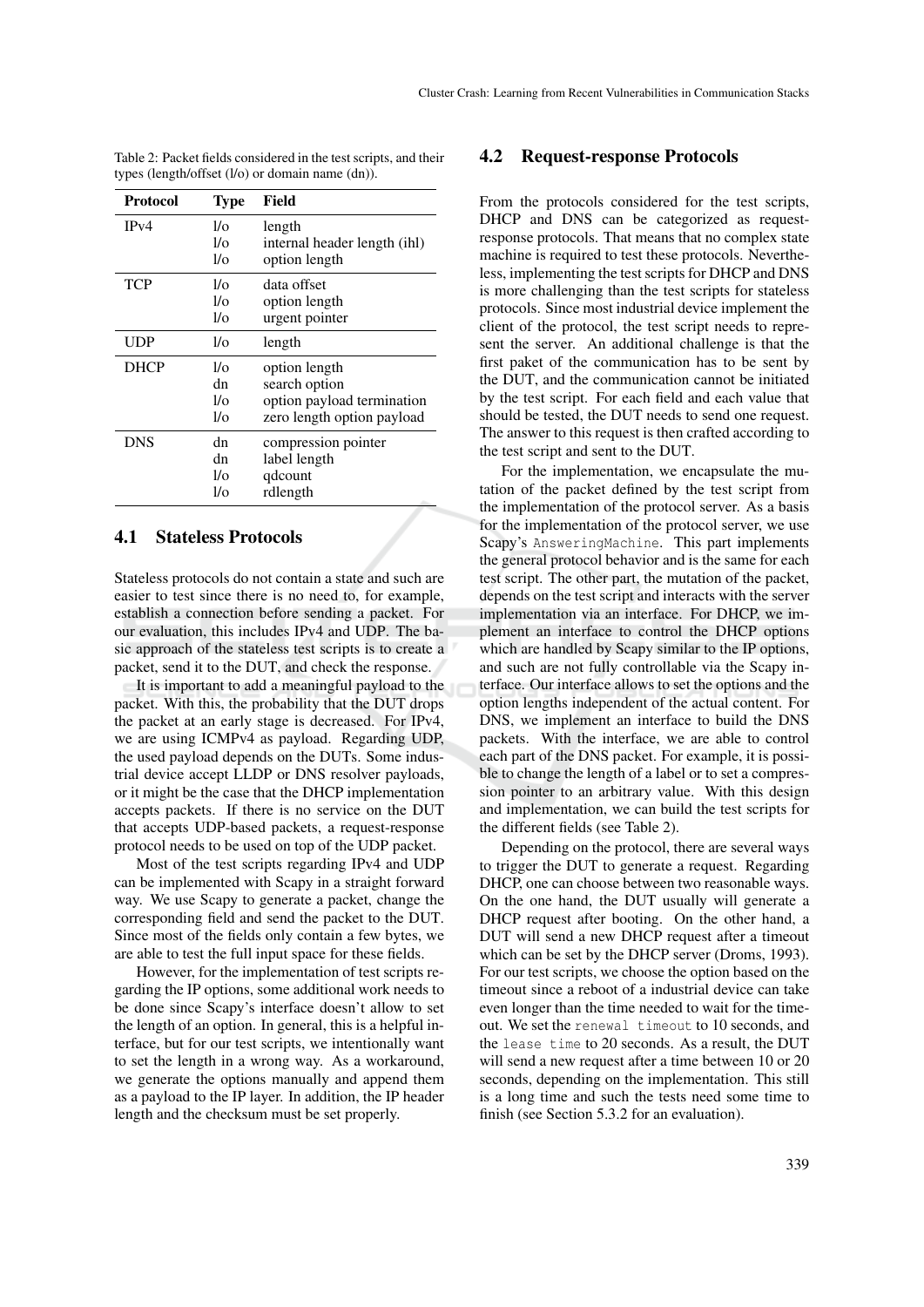Regarding DNS, the possibilities to trigger a request highly depend on the concrete industrial device, its device type and implemented features. For example, one of the DUTs used in our evaluation provides a dDNS implementation which can be used to trigger a DNS request on a configurable frequency. A different DUT can be configured to send mails based on different events. This will trigger a DNS request as well. Note that these configurations do not break the blackbox assumption since they can be conducted by using the Ethernet interface. In general, the DNS test scripts require a individual configuration of the DUT for it so send DNS request as often as possible.

### 4.3 Stateful Protocols

We also consider TCP, which is a highly stateful protocol. That means that out implementation needs to generate, keep and cleanup the current state. Fuzzing stateful protocols has been identified as a challenge by Böhme et al. (Böhme et al., 2021). In order to reach a vulnerability in a deeper state of the protocol, one first needs to execute the steps that are necessary to reach said state. One specific challenge is to maintain the state during the tests since the tests may interact with the state. Each test script needs to establish a specific state, run the tests and reset the state afterwards. Some test scripts additionally need to interact with the general state machine. Depending on the payload of the TCP packet, the test script also needs to be aware of the payload's protocol. For example, it might be necessary to make a valid HTTP request on top of the tested TCP packet. Only with this valid payload the packet will be accepted und further processed by the DUT. Similar to the implementations of the stateless and request-response protocols, we implement an interface to set the options, and we need to recalculate the checksum.

## 5 EVALUATION

The aim of our work is to understand whether similar vulnerabilities occur in implementations of different protocols, and whether blackbox test scripts can be used to identify these vulnerabilities. Additionally, this can be used to guide blackbox fuzzers, making them more efficient. For the evaluation of these questions and of the implemented test scripts, we choose 8 industrial device from 5 device classes as a basis. We set up and configure the industrial device, run our scripts and analyse the resulting behavior of the industrial device. The following section describes our methodology, presents the results and discusses them.

340

Since our aim is to generally explore the spreading of vulnerabilities and not to explicitly point out single vendors, the used industrial device are identified by pseudonyms. The vulnerabilities we find during our work are disclosed responsibly and in collaboration with the vendors.

### 5.1 Methodology

Before the presentation of the results, we present our methodology. This includes the formulation of our hypotheses and the presentation of our evaluation strategy.

#### 5.1.1 Hypotheses

Our evaluation is driven by the following hypotheses:

- *H.1* Similar vulnerabilities do not only occur in implementations of the same protocol but also in different protocols.
- *H.2* Black-box test scripts derived from previously defined VAPs help to identify vulnerabilities.
- *H.3* Implementations of the VAPs are present in different device classes.

### 5.1.2 Strategy

Depending on the protocols each industrial device supports, we use our implemented test scripts to test the devices for vulnerabilities. During the whole process, the industrial device are blackboxes. This represents the view of an attacker who aims to find vulnerabilities in industrial device, but also the view of a test late in the development life cycle. With this, we are able to evaluate realistically how our approaches and test scripts work in a blackbox setting. The devices we choose are not known to be vulnerable with regard to the analysed vulnerability groups Ripple20, Urgent/11, and Amnesia:33. This supports our aim to evaluate whether the identified VAPs can be transferred to other stacks and devices.

### 5.2 Devices under Test

We include 8 industrial device from 5 different device classes in our evaluation. The two leftmost columns of Table 3 list the DUTs as well as their device classes. It can be seen that the industrial device cover a wide range of device classes. A fingerprinting showed that each of the DUTs uses a unique stack. This increases the variance, and the coverage of the DUTs even more. In the following, we give a short overview on the functions and specialities of the device classes considered in this evaluation (firewall,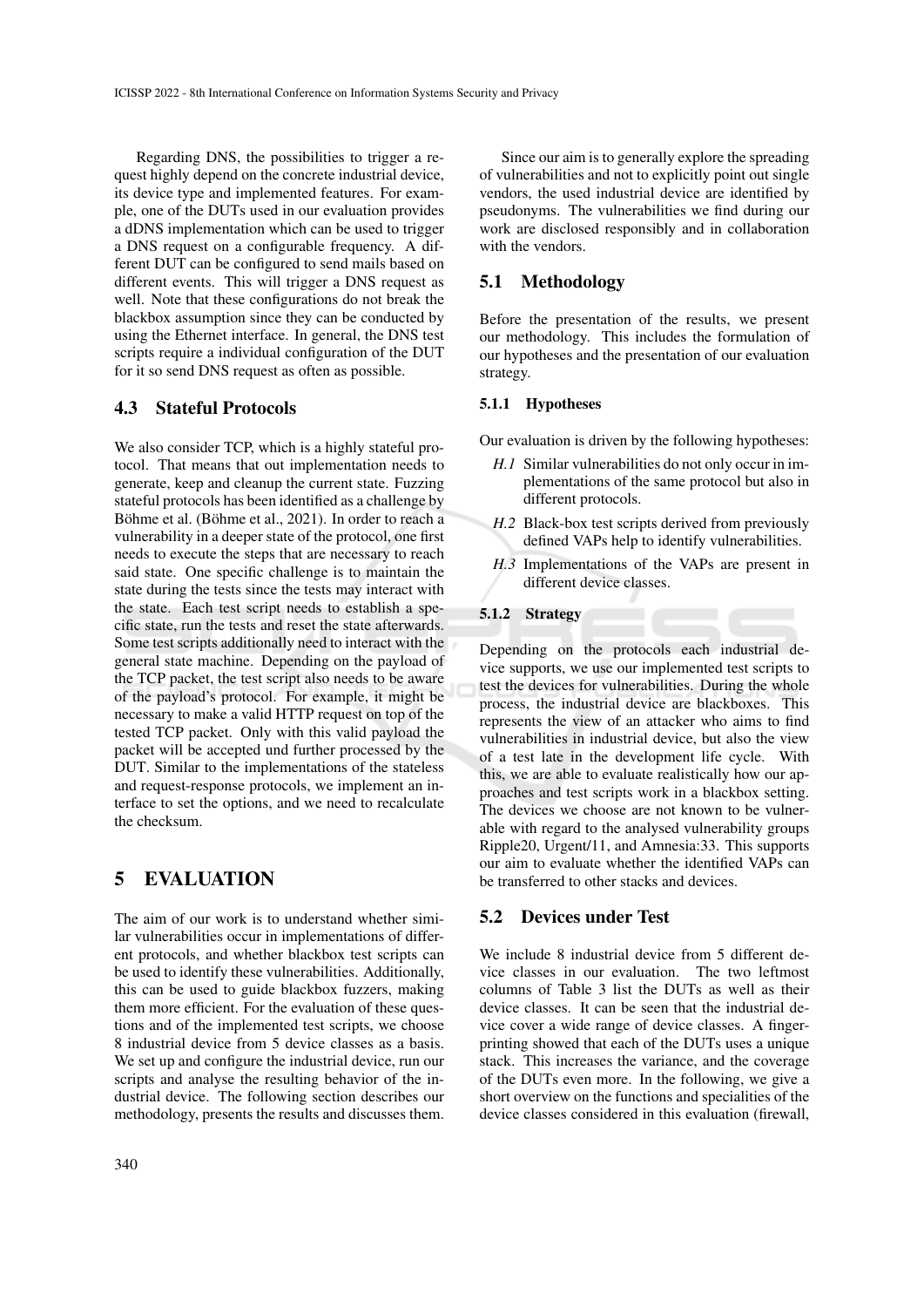controller, gateway, I/O device, and sensor). In order to follow a responsible disclosure strategy, we will not include details on the manufacturers of the devices. We reported the vulnerabilities to the concerned manufacturers, and we will publish the vulnerabilities after the disclosure process is finished.

Firewall. A firewall connects two or more network segments and restricts the traffic between the network segments. *FW1* is a firewall that provides an HTTPS Webserver for configuration purposes.

Controller. Controllers have the task to control and monitor the ICS. Additionally, they can collect and analyse data from the industrial device. For our evaluation, we choose two controllers: *Ctl1* and *Ctl2*. *Ctl1* is a safety controller which means that it is especially suited for applications with high safety requirements. This includes higher requirements regarding redundancy and reliability.

Gateway. The two gateways, *GW1* and *GW2*, are OPC UA Gateways. That means that they connect different communication protocols to OPC UA, which is a machine-to-machine communication protocol for industrial automation. With this, data from different sources can be combined and analyzed.

TECHNO AND.

I/O Device. In general, industrial I/O devices connect analog and digital actuators and sensors to the controllers. *I/O2* is an I/O device that couples PROFINET communication from the controllers to digital or analog signals. *I/O1* translates the communication between PROFINET and I/O Link, and digital and analog signals.

**Sensor.** *Sens1* is a temperature sensor that provides its measurements using different communication protocols such as FTP, SNMP, and MQTT. In addition, *Sens1* provides a web application which also shows the current measurements but can additionally be used for configuration purposes.

### 5.3 Results

We present the results of our evaluation in this section, whereas Section 5.4 discusses the presented results. The test scripts lead to crashes of the DUTs as well as to anomalies in their behavior. We chose the term *finding* as an umbrella term for crashes and anomalies.



Figure 2: Findings (crashes and anomalies) identified by the test scripts, sorted by the protocol they concern.

#### 5.3.1 Findings

During our evaluation, we observed 11 findings. Figure 2 presents the findings sorted by the affected protocol, and the type of the finding (length/offset or domain name). The test scripts provoked findings in each of the considered protocols except UDP. Most findings are concerned with IPv4.

The more detailed overview of the results presented in Table 3 shows that we observed anomalies in IPv4 and TCP, and crashes in DHCPv4 and DNS. In the table, anomalies are represented by A and crashes by C. Checkmarks  $(\checkmark)$  represent runs that did not lead to a finding, and dashes (-) represent combinations which were not run since the DUT did not support the protocol. Three DUTs did not show any finding, for the remaining five DUTs, findings can be reported.

Two crashes we observed regarding DNS (see Table 3) are resulting from an rdlength value bigger than the available data. In our cases, the value of rdlength was expected to be 4. For *Sens1* as well as for *GW2*, an unexpected value for rdlength leads to the behavior that the DUT no longer sends DNS requests. We conclude that the DNS resolver crashes because of this unexpected value. Interestingly, the concrete value differs. The resolver of *Sens1* crashes if rdlength is set to 0x084a, and the resolver of *GW2* crashes for the value 0xfd8c.

The third crash regarding DNS is concerned with the compression pointer. *GW2* stops sending DNS requests after two responses with compression pointers  $(0x05$  and  $0x06)$ . However, the DUT is still running, and with the webinterface a DNS request can still be triggered. Based on our observations, we assume that the NTPd process, which generates regular DNS re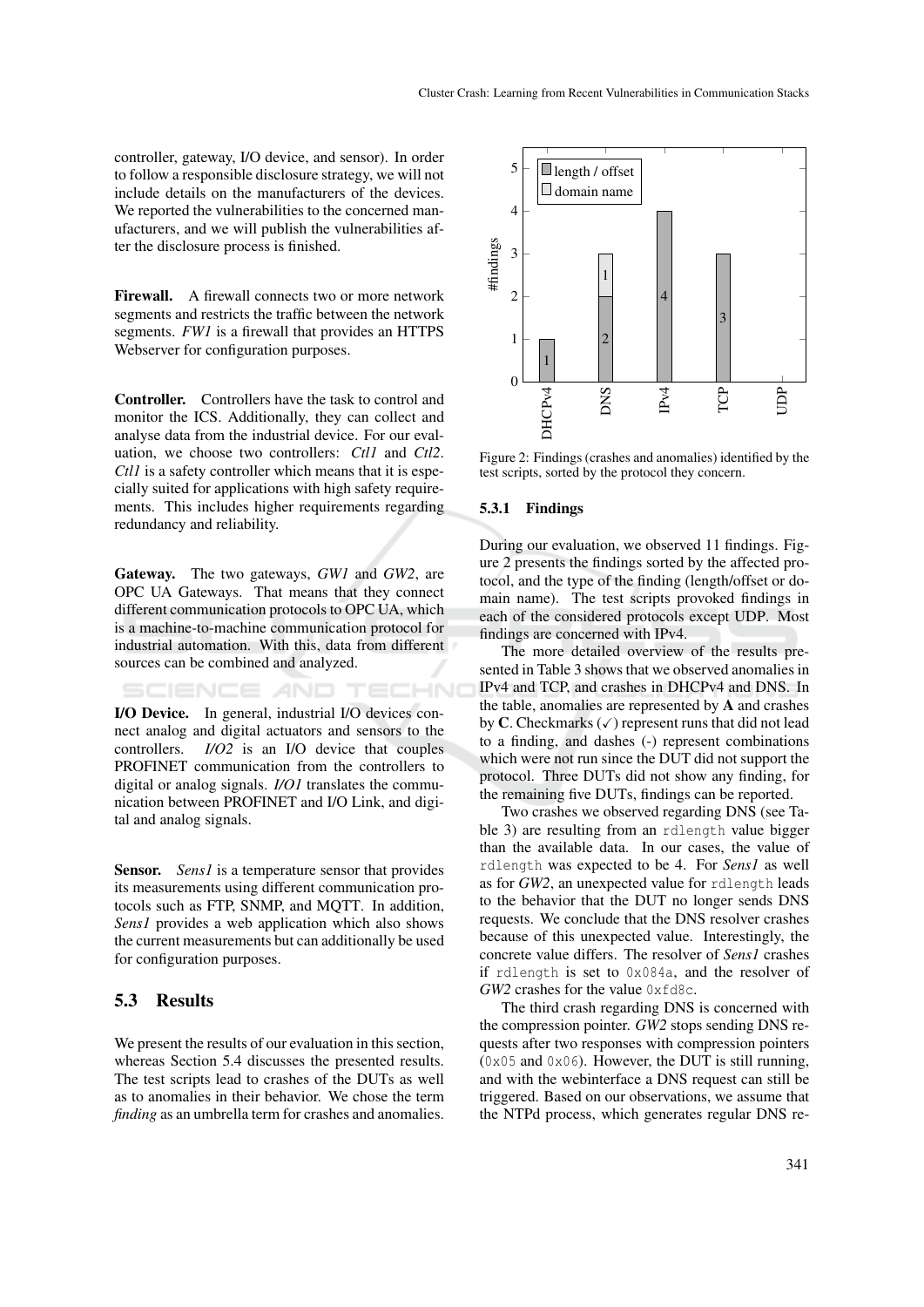Table 3: Crashes (C) and anomalies (A) of the DUTs provoked by the test scripts. Checkmarks  $(\checkmark)$  represent runs that did not provoke an anomaly or a crash, and dashes (-) represent combinations where the DUT does not support the corresponding protocol.



quests, has crashed. After a reboot, the NTPd works again as expected.

The test script concerning the option length of DHCPv4 provoked a full crash of *Sens1*. If the DHCP ACK packet does not contain the values expected by the DUT, the DHCP client as well as the other services crash. After a reboot, the DUT and all of its services are up and running again.

The test script regarding the urgent pointer leads to anomalies in three industrial device. If the urgent pointer is set to zero, the industrial device return different HTTP response codes. This is an unexpected behavior since the urgent data requires at least one byte (Seri et al., 2019). Expected would be the same response as for requests without the urgent flag set, closing the connection or ignoring the packet. With the urgent pointer pointing inside the available data, *GW2* and *GW1* response sometimes with a 400 Bad Requests and sometimes with a 200 Ok. However, *GW2* also sometimes responses with 401 Unauthorized which is the expected behavior since *GW2* uses HTTP Authentication. From a blackbox perspective, we interpret this behavior as an anomalie in the HTTP implementation since the urget pointer influences the HTTP response code.

Regarding IP, the test script regarding the option length lead to similar anomalies in four industrial device. Even in cases in which the option length is too short or too long, the DUTs reflects the content of the options to the sender. This also includes cases in which the content of the options is not parseable. Our analyses suggest that this anomaly can not be exploited. Still, the finding is communicated to the vendors of the effected DUTs.

### 5.3.2 Duration

Our evaluation of the timing performance shows high differences between the protocols, as expected. The results of our evaluation are shown in Figure 3, where each bar represents the mean duration of a run of all the test scripts concerned with the corresponding protocol. With this, we want to give a sense of how long the tests for one protocol need. As can be seen in the figure, the test scripts for DNS need much longer than the other test scripts. The reason for this is that the DUT needs to send the first packet of the connection and this needs its time (see also Section 4.2).

### 5.4 Discussion

Our evaluation gives valuable results regarding the hypotheses formulated in Section 5.1.1. In the following, we discuss the implications of our results in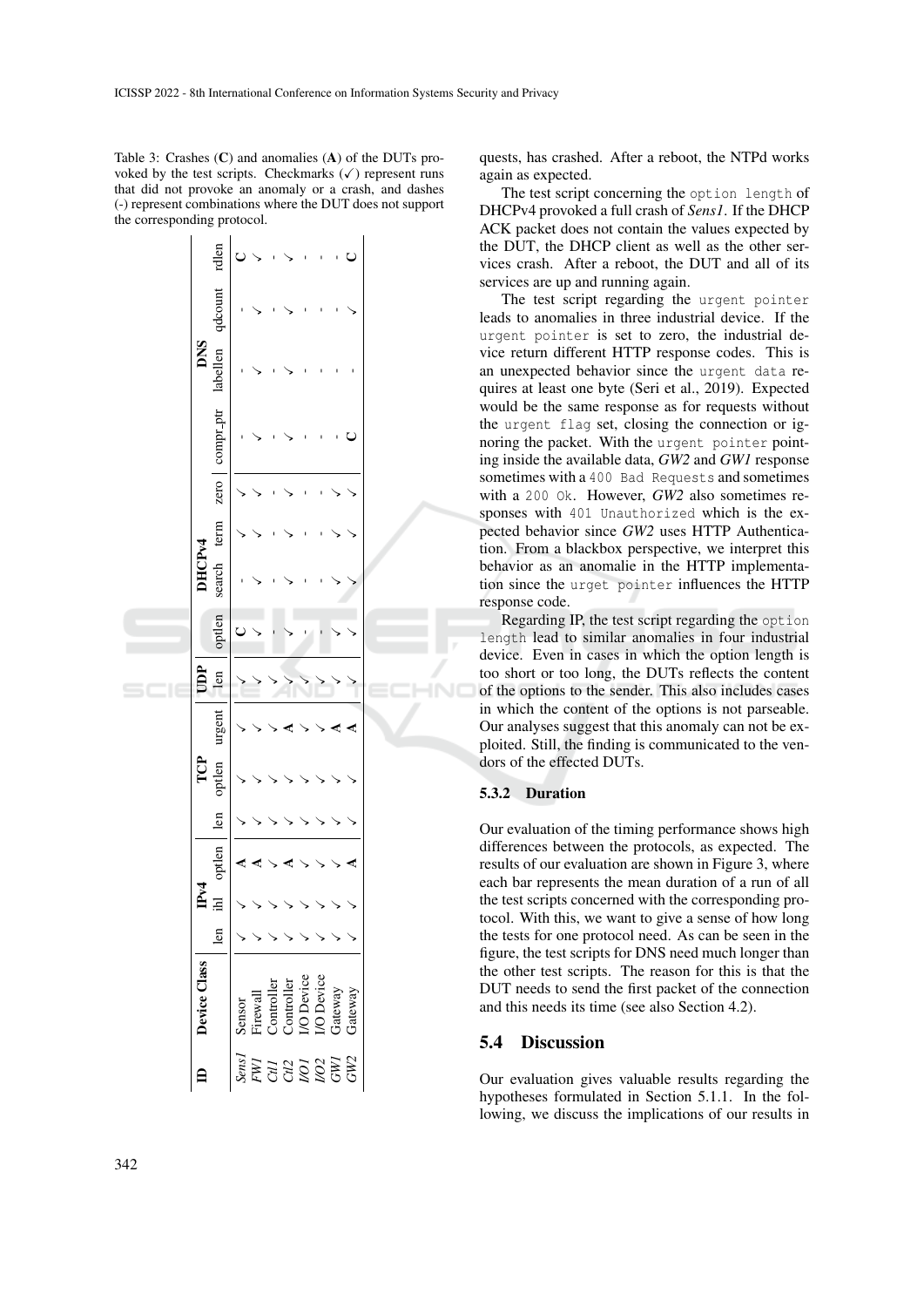

Figure 3: Mean duration of tests including 95%-quantile.

regard to the hypotheses and further discuss explanations for interesting observations as well as limitations.

First, our evaluation supports H1 since the results show that similar vulnerabilities do not only occur in the same protocol but also in different protocols. For example, this is the case for length values which are greater than the available data. On the one hand, in DNS we observed a crash caused by a rdlength value bigger then the available data. On the other hand, the anomalies found in IP are based on an option length value bigger then the available data. Additionally, our results also support the hypotheses that similar vulnerabilities can be found in different implementations of the same stack, which has been formulated by dos Santos el al. (dos Santos et al., 2021). This is for example shown by the similar behavior of *Sens1*, *FW1*, *Ctl2*, and *GW2* regarding the IPv4 option length.

Second, our implementation and evaluation support H2. The blackbox test scripts we developed based on the VAPs are indeed able to identify anomalies and crashes related to the VAPs. For example, this is shown by the findings regarding the urgent pointer which represent an implementation of *VAP1: Assume validity of length / offset field*. A detailed description of the VAPs has been published on GitHub.

Third, out evaluation supports H3 since the results include findings of the same VAPs in different device classes. For example, this is the case for the finding regarding the IPv4 option length. In this case, four devices from four different device classes (sensor, firewall, controller and gateway) show the same anomaly in their behavior. The controller and the gateway additionally share the anomaly in behavior regarding the TCP urgent pointer.

Our experiments show no findings regarding UDP. The reason for this could be that UDP is the least complex protocol we tested and such vulnera-

bilities are less likely. This is also supported by the previous reported vulnerabilities where only one vulnerability was reported in UDP.

One of our assumptions is the realistic setting that we see the DUTs as true blackboxes. On the one hand, this allows us to truly understand how the tests and evaluations need to be conducted to be realistic for blackbox testers. On the other hand, this setting allows to take the attacker's point of view which helps to understand possible approaches and attacks. However, this assumption also restricts our possibilities to evaluate the vulnerabilities in some sense. The first restriction is that we are not able to tell which stacks are used by the DUTs. As has been stated earlier, we compensate for this missing information by using fingerprinting techniques. By using nmap, we fingerprint the different stacks and were able to tell that all used DUTs include different stacks. With this, we are able to show that similar vulnerabilities occur in different stacks. The second restriction concerns the analysis of the found vulnerabilities. To be sure which finding correlates to which VAP, one would need to see the source code and analyse the reason for the anomaly or crash. Nevertheless, the behavior that is visible from the outside already gives hints to which VAP an anomaly or crash is related. For a deep analysis of the findings in relation to the VAPs, one needs to break the blackbox assumption. We are working in this direction by disclosing the vulnerabilities to the vendors and by cooperating with the vendors. This helps to understand the vulnerabilities better and also helps to make the industrial device more secure.

## 6 CONCLUSIONS

In this work, we analyzed the vulnerability groups Ripple20, Amnesia:33, and Urgent/11, developed VAPs, and implemented test scripts based on these VAPs. Our evaluation shows that these test scripts help to identify vulnerabilities based on the VAPs. In addition, it shows that similar vulnerabilities occur in implementations of the same protocol as well as in different protocols, and that these similar vulnerabilities also spread over different device classes. With this, we build a base for more efficient fuzzing strategies based on a structured way to organize knowledge regarding usual vulnerabilities.

The test scripts we developed include specific information that can be used to crash industrial device. Nevertheless, in order to support scientific reproducibility, our standalone test scripts can be received upon request.